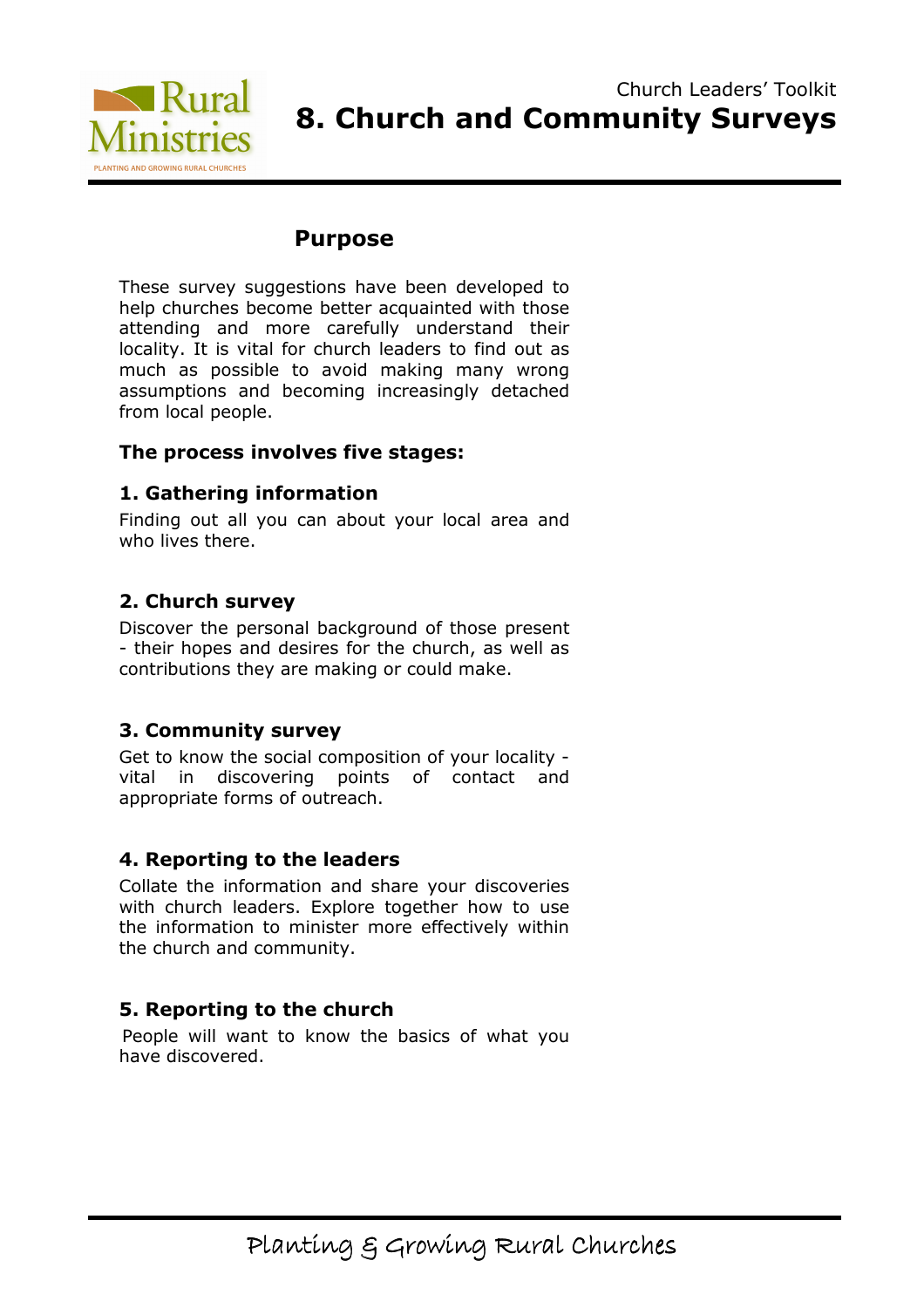

# Stage 1 – Gathering information

Key questions……

## 1. Who attends church here?

Look at Sundays, midweek, age and gender profiles. Use the church survey questionnaire to discover more factual information about those prepared to meet with you.

## 2. Who lives here?

What can you find out about those living in your locality? Discover (where possible) information relating to age, housing, education, health, mobility and employment etc.

Census information and web sites such as "Up My Street" are useful. Visit the local library and Council. Talk to the local Councillors.

## 3. Who lives where?

Seek to identify on a map the locations of those involved in the church. How far are people travelling? What transport do they use? What is the potential sphere of influence of the church?

## 4. Who works where?

Mark on a map the main location of members and regular attendees for their place of work. Identify the main forms and places of employment in your area.

## 5. Who meets where?

Identify meeting places of various groups within your locality and seek to discover where people in the Church may meet apart from Church buildings.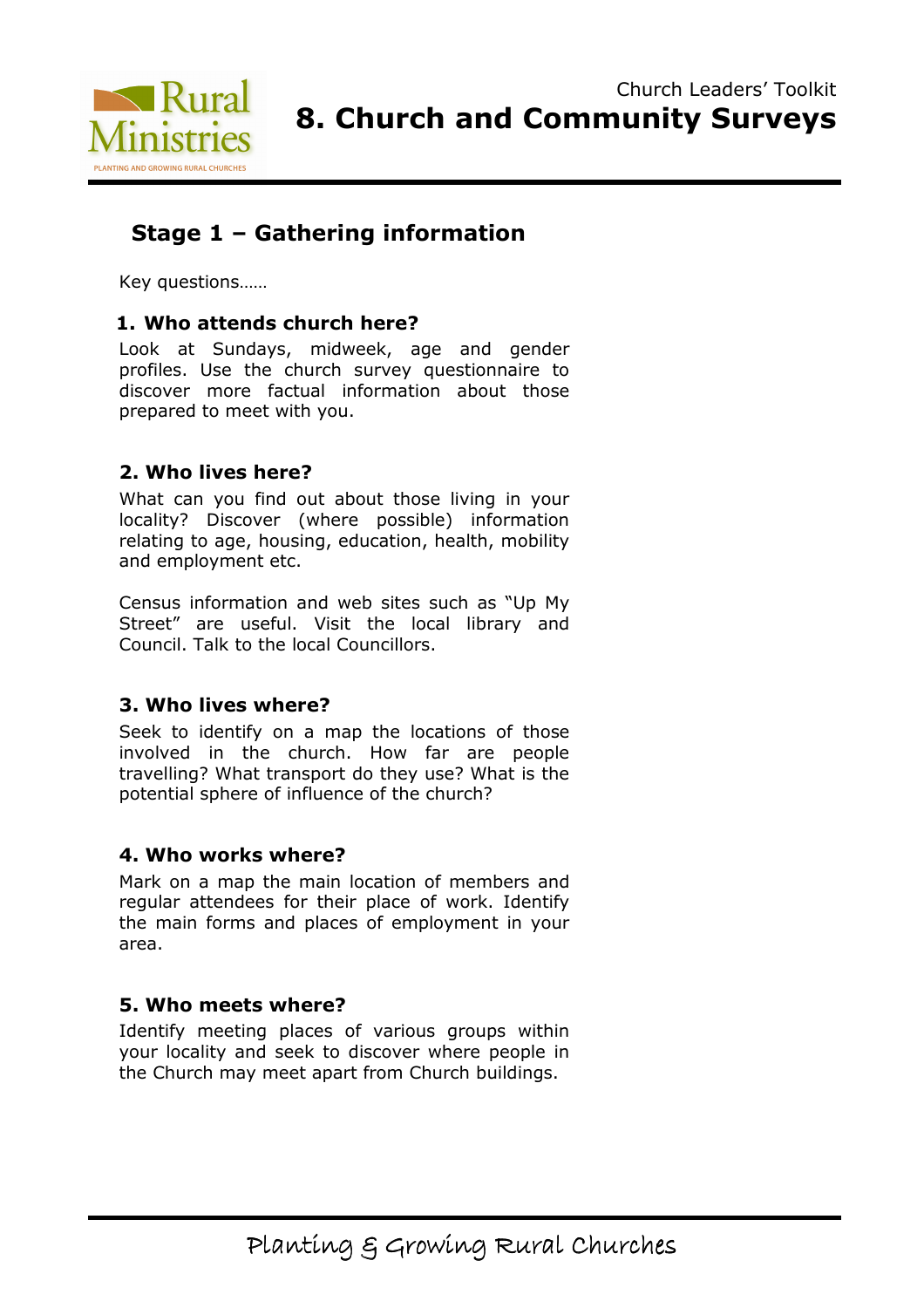

## Stage 2 – Church survey

Devise a short questionnaire using your own questions or some listed below. Arrange visits and use the questions as a basis for discussion.

1. How long have you been attending?

2. How far do you travel to church and by what means of transport?

- 3. What encouraged you to come?
- 4. How did you hear about the church?
- 5. How were you first introduced to Jesus Christ?

6. What contribution do you endeavour to make to the church?

7. Apart from the church what local community activities are you involved in? Any particular hobbies?

8. What is the best thing about your church?

9. What one thing do you think would make the biggest difference to enable the church to be more effective?

10. Would you be willing to do more than you are already doing? Is there a contribution you would like to make?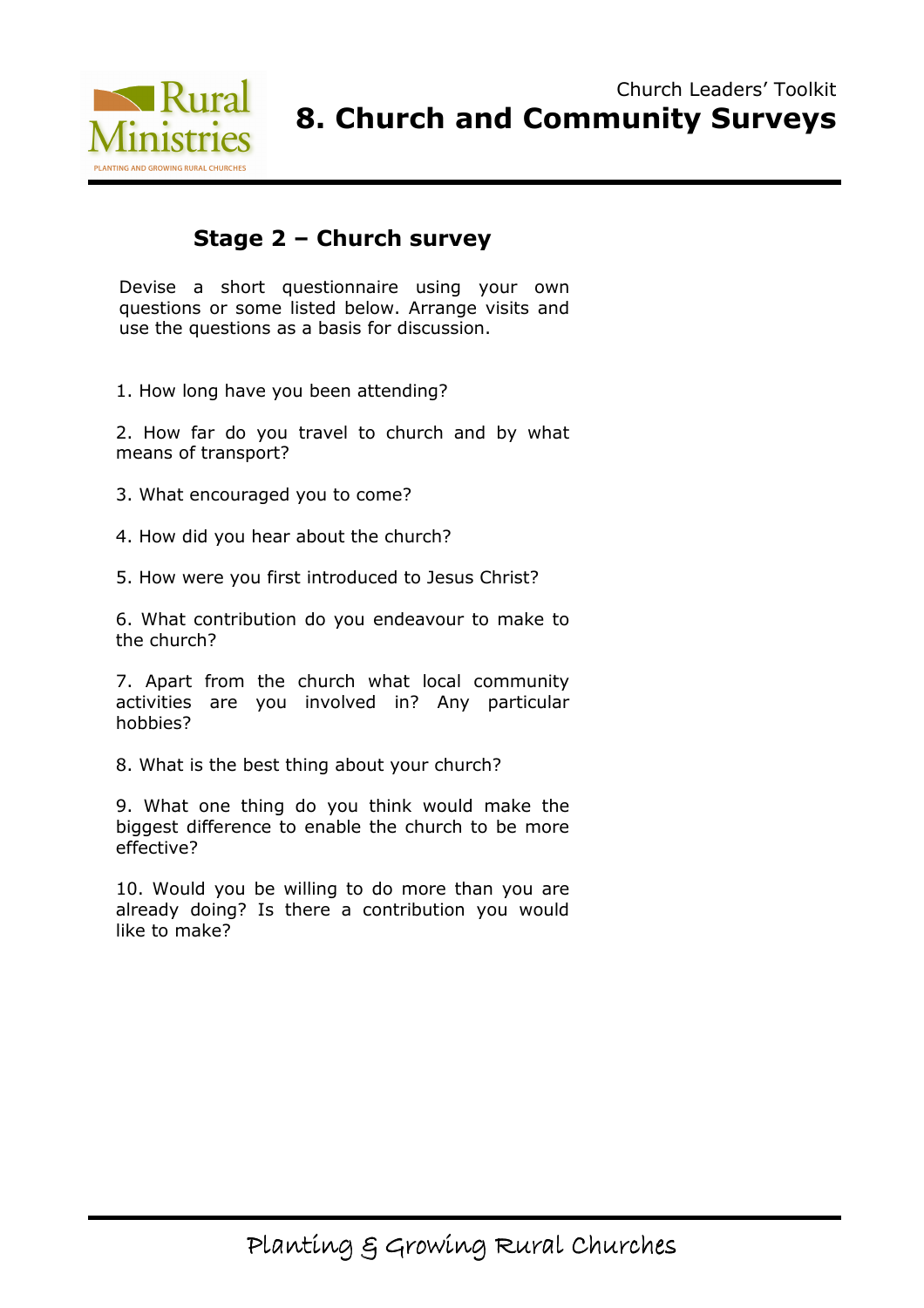

# Stage 3 - Community survey

Devise a short questionnaire using your own questions or some listed below and seek to engage local people in conversation.

1. How long have you lived in this area?

2. How would you describe this area?

3. What is the best thing about living here?

4. Is there anything you particularly dislike about living here?

5. Do you follow a particular faith?

6. Have you ever visited any of the Churches in the area?

7. Do you think the Church has anything to offer people in this locality?

8. When this survey is complete we will publish the results. Would you like a copy?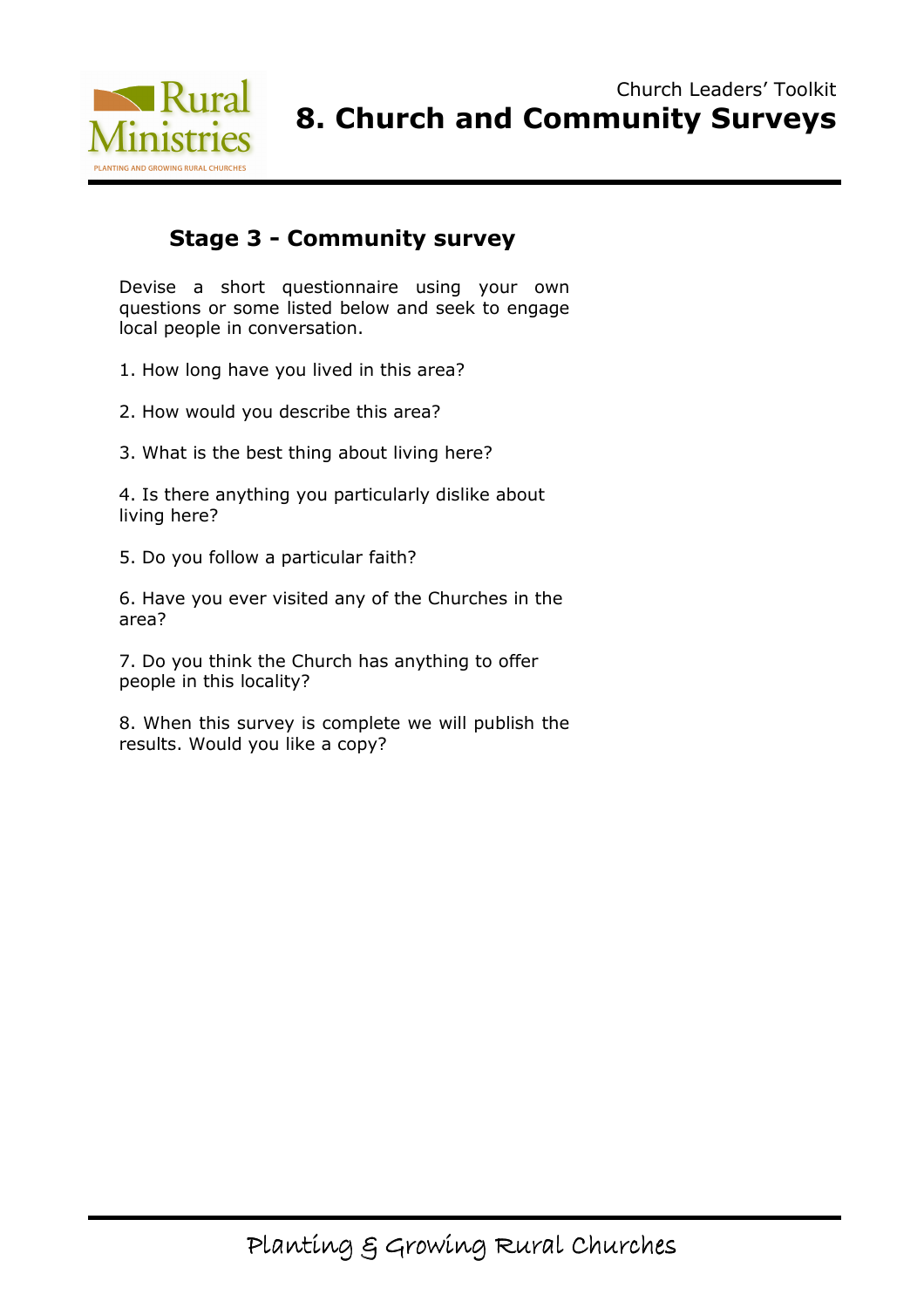

# Stage 4 – Reporting to the leaders

Summarise what you have discovered about the church and locality. Use this information to review your current outreach programme and what new opportunities could be available.

#### You could use the following sub-headings:

- Members
- Those attending but are not members
- Buildings and Publicity what impressions do these give?
- History where has the church come from?
- Future what vision have you discovered about the future?
- Community involvement
- How representative is the church of the surrounding community?
- What changes would make a significant difference in the church and how it relates to the community?
- What significant changes would you encourage?